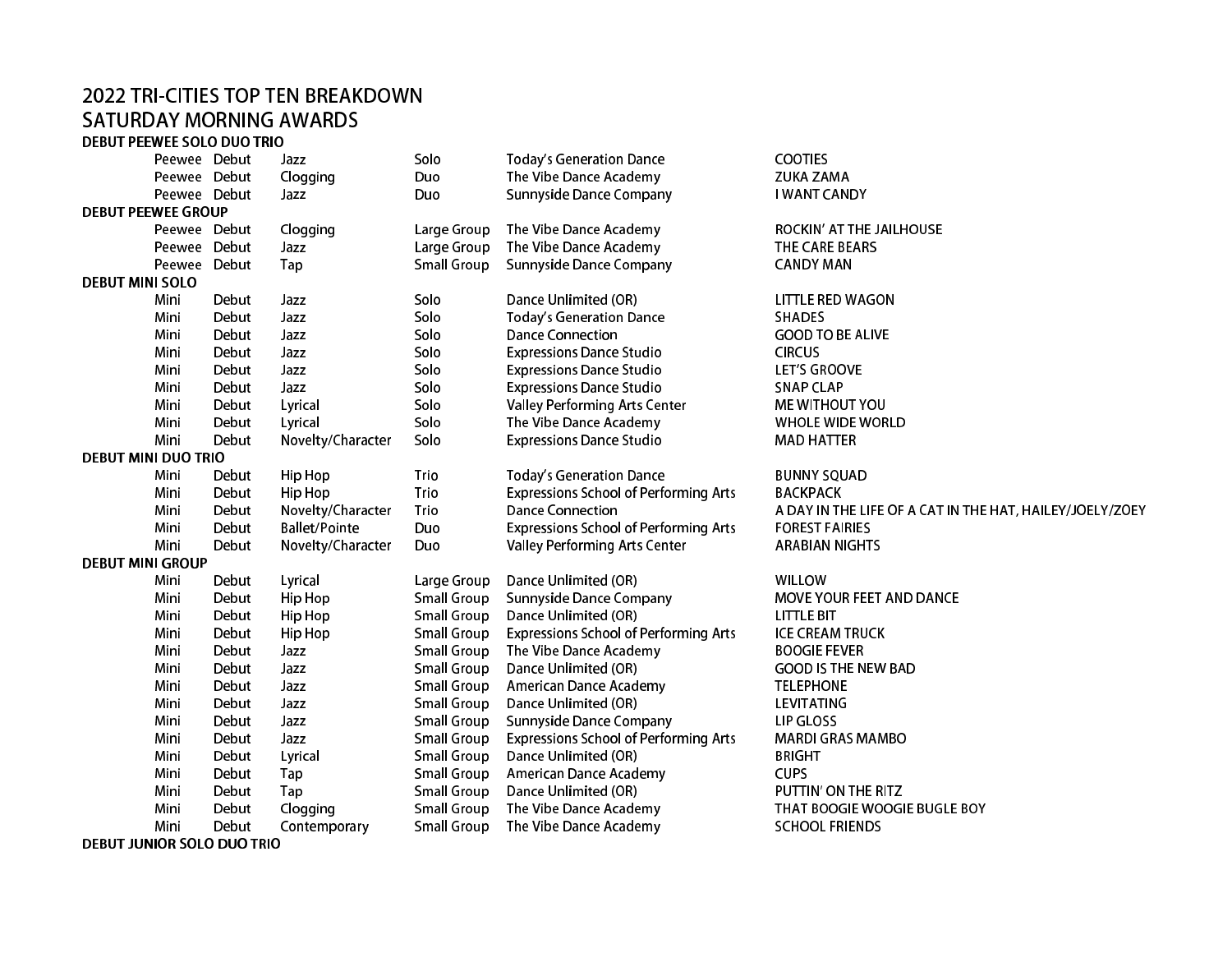| Junior                         | Debut | <b>Acro Dance</b>    | Solo               | <b>Valley Performing Arts Center</b>         | <b>FIREWORK</b>              |  |  |  |
|--------------------------------|-------|----------------------|--------------------|----------------------------------------------|------------------------------|--|--|--|
| Junior                         | Debut | Lyrical              | Solo               | American Dance Academy                       | WAVING THROUGH A WINDOW      |  |  |  |
| Junior                         | Debut | <b>Acro Dance</b>    | Duo                | <b>Valley Performing Arts Center</b>         | YOU BROKE ME FIRST           |  |  |  |
| <b>DEBUT JUNIOR GROUP</b>      |       |                      |                    |                                              |                              |  |  |  |
| Junior                         | Debut | Hip Hop              | Large Group        | The Vibe Dance Academy                       | THE SCHOOL GIRLS             |  |  |  |
| Junior                         | Debut | Clogging             | <b>Small Group</b> | The Vibe Dance Academy                       | <b>FUNKY TOWN</b>            |  |  |  |
| Junior                         | Debut | <b>Hip Hop</b>       | <b>Small Group</b> | <b>Sunnyside Dance Company</b>               | <b>LOOK AT ME NOW</b>        |  |  |  |
| Junior                         | Debut | <b>Hip Hop</b>       | <b>Small Group</b> | Dance Unlimited (OR)                         | <b>INDUSTRY</b>              |  |  |  |
| Junior                         | Debut | Hip Hop              | <b>Small Group</b> | The Vibe Dance Academy                       | <b>START YOUR ENGINE</b>     |  |  |  |
| Junior                         | Debut | Jazz                 | <b>Small Group</b> | Dance Unlimited (OR)                         | THE BUSINESS                 |  |  |  |
| Junior                         | Debut | Lyrical              | <b>Small Group</b> | Dance Unlimited (OR)                         | <b>CARRY YOU</b>             |  |  |  |
| Junior                         | Debut | Tap                  | <b>Small Group</b> | Dance Unlimited (OR)                         | LOVELY                       |  |  |  |
| <b>STAR MINI SOLO DUO TRIO</b> |       |                      |                    |                                              |                              |  |  |  |
| Mini                           | Star  | Jazz                 | Solo               | <b>Today's Generation Dance</b>              | <b>CURLZ</b>                 |  |  |  |
| Mini                           | Star  | Jazz                 | Solo               | <b>Expressions School of Performing Arts</b> | <b>MAN ON THE MOON</b>       |  |  |  |
| Mini                           | Star  | Jazz                 | Trio               | The Vibe Dance Academy                       | PLAY THAT SAX                |  |  |  |
| Mini                           | Star  | Jazz                 | Duo                | <b>Dance Connection</b>                      | ANYTHING YOU CAN DO          |  |  |  |
| <b>STAR JUNIOR SOLO</b>        |       |                      |                    |                                              |                              |  |  |  |
| Junior                         | Star  | Acro Dance           | Solo               | <b>Expressions School of Performing Arts</b> | <b>BREATHE AGAIN</b>         |  |  |  |
| Junior                         | Star  | Contemporary         | Solo               | Dance Unlimited (OR)                         | <b>LAST CALL</b>             |  |  |  |
| Junior                         | Star  | Contemporary         | Solo               | American Dance Academy                       | MISSING YOU                  |  |  |  |
| Junior                         | Star  | Contemporary         | Solo               | <b>Expressions School of Performing Arts</b> | PRIDE OF THE PEACOCK         |  |  |  |
| Junior                         | Star  | Contemporary         | Solo               | <b>Expressions Dance Studio</b>              | <b>WICKED</b>                |  |  |  |
| Junior                         | Star  | Hip Hop              | Solo               | <b>Expressions Dance Studio</b>              | SPOOKY                       |  |  |  |
| Junior                         | Star  | Jazz                 | Solo               | <b>Expressions School of Performing Arts</b> | <b>WORKIN' DAY AND NIGHT</b> |  |  |  |
| Junior                         | Star  | Jazz                 | Solo               | <b>Expressions School of Performing Arts</b> | IT'S ABOUT THAT WALK         |  |  |  |
| Junior                         | Star  | Jazz                 | Solo               | <b>Dance Connection</b>                      | <b>HEY BIG SPENDER</b>       |  |  |  |
| Junior                         | Star  | Lyrical              | Solo               | <b>Dance Connection</b>                      | ANGELS AMONG US              |  |  |  |
| Junior                         | Star  | Lyrical              | Solo               | <b>Expressions Dance Studio</b>              | LITTLE GIRL                  |  |  |  |
| Junior                         | Star  | Lyrical              | Solo               | <b>Expressions Dance Studio</b>              | LOOK UP                      |  |  |  |
| Junior                         | Star  | Tap                  | Solo               | <b>American Dance Academy</b>                | <b>BEGGIN</b>                |  |  |  |
| <b>STAR JUNIOR DUO TRIO</b>    |       |                      |                    |                                              |                              |  |  |  |
| Junior                         | Star  | Clogging             | Duo                | The Vibe Dance Academy                       | WINGS                        |  |  |  |
| Junior                         | Star  | Clogging             | Duo                | The Vibe Dance Academy                       | <b>RING LEADER</b>           |  |  |  |
| Junior                         | Star  | Jazz                 | Duo                | <b>Today's Generation Dance</b>              | <b>TIME FOR TEA</b>          |  |  |  |
| Junior                         | Star  | Novelty/Character    | Duo                | <b>Expressions School of Performing Arts</b> | PUT ON A HAPPY FACE          |  |  |  |
| <b>STAR JUNIOR GROUP</b>       |       |                      |                    |                                              |                              |  |  |  |
| Junior                         | Star  | Clogging             | Large Group        | The Vibe Dance Academy                       | <b>JUMPIN' JACK</b>          |  |  |  |
| Junior                         | Star  | Jazz                 | Large Group        | <b>Expressions School of Performing Arts</b> | VIBEOLOGY                    |  |  |  |
| Junior                         | Star  | <b>Ballet/Pointe</b> | <b>Small Group</b> | <b>Expressions School of Performing Arts</b> | DIA DE LOS MUERTOS           |  |  |  |
| Junior                         | Star  | Contemporary         | <b>Small Group</b> | The Vibe Dance Academy                       | <b>STILL STANDING</b>        |  |  |  |
| Junior                         | Star  | Hip Hop              | <b>Small Group</b> | <b>Expressions School of Performing Arts</b> | TIL YA LEGS HURT             |  |  |  |
| Junior                         | Star  | Jazz                 | <b>Small Group</b> | The Vibe Dance Academy                       | TURN UP THE HEAT             |  |  |  |
| Junior                         | Star  | Jazz                 | <b>Small Group</b> | <b>Expressions School of Performing Arts</b> | LIGHT UP THE NIGHT           |  |  |  |
|                                |       |                      |                    |                                              |                              |  |  |  |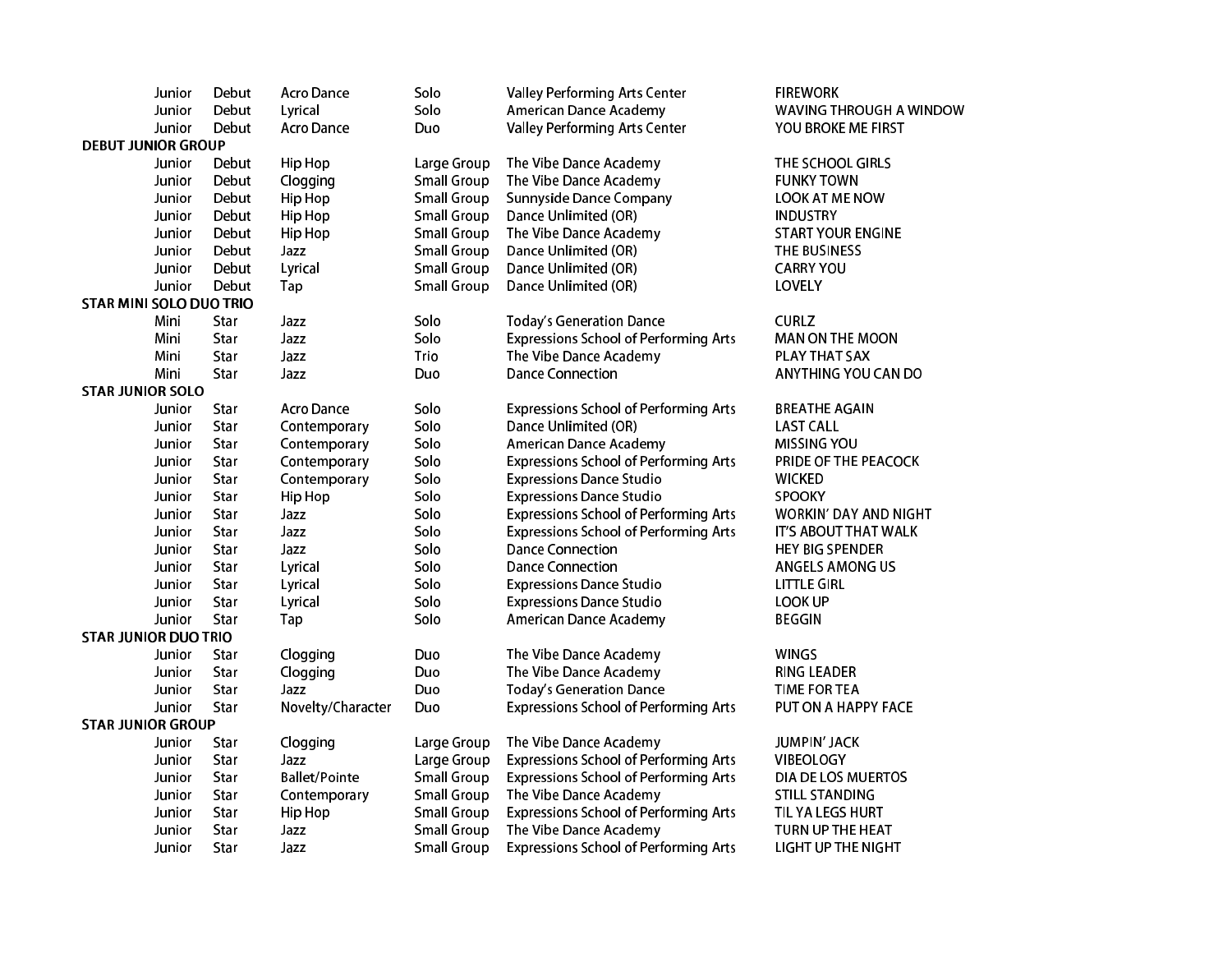|                       | Junior                          | Star               | Lyrical                        | <b>Small Group</b> | <b>Sunnyside Dance Company</b>               | <b>GO THE DISTANCE</b>          |
|-----------------------|---------------------------------|--------------------|--------------------------------|--------------------|----------------------------------------------|---------------------------------|
|                       | Junior                          | Star               | Lyrical                        | <b>Small Group</b> | <b>Expressions School of Performing Arts</b> | WHERE IS MY MIND                |
|                       |                                 |                    | <b>SATURDAY EVENING AWARDS</b> |                    |                                              |                                 |
|                       | <b>DEBUT TEEN SENIOR SOLO</b>   |                    |                                |                    |                                              |                                 |
|                       | Teen                            | Debut              | Lyrical                        | Solo               | The Vibe Dance Academy                       | THE MOMENT I KNEW               |
|                       | Teen                            | Debut              | Novelty/Character              | Solo               | <b>Valley Performing Arts Center</b>         | I ENJOY BEING A GIRL            |
|                       | Teen                            | Debut              | Lyrical                        | Solo               | American Dance Academy                       | IT'S ALWAYS BEEN YOU            |
|                       | Senior                          | Debut              | Contemporary                   | Solo               | American Dance Academy                       | <b>WHO CARES</b>                |
|                       | <b>DEBUT TEEN GROUP</b>         |                    |                                |                    |                                              |                                 |
|                       | Teen                            | Debut              | Jazz                           | Large Group        | The Vibe Dance Academy                       | <b>NICE THINGS</b>              |
|                       | Teen                            | Debut              | Contemporary                   | <b>Small Group</b> | American Dance Academy                       | <b>GHOST TOWN</b>               |
|                       | Teen                            | Debut              | Contemporary                   | <b>Small Group</b> | American Dance Academy                       | <b>LOVE MYSELF</b>              |
|                       | Teen                            | Debut              | Hip Hop                        | <b>Small Group</b> | The Vibe Dance Academy                       | FIREBALL                        |
| <b>STAR ADULT</b>     |                                 |                    |                                |                    |                                              |                                 |
|                       | Adult                           | Star               | Clogging                       | <b>Small Group</b> | <b>Dance Connection</b>                      | <b>HAND CLAP</b>                |
|                       | Adult                           | Star               | Clogging                       | <b>Small Group</b> | <b>Dance Connection</b>                      | <b>CALLING BATON ROUGE</b>      |
|                       | Adult                           | Star               | Tap                            | <b>Small Group</b> | <b>Tri-City Tappers</b>                      | ONE FROM CHORUS LINE            |
| <b>STAR TEEN SOLO</b> |                                 |                    |                                |                    |                                              |                                 |
|                       | Teen                            | Star               | <b>Ballet/Pointe</b>           | Solo               | <b>Expressions School of Performing Arts</b> | APRÃ^S UN RÊVE- AFTER THE DREAM |
|                       | Teen                            | Star               | Contemporary                   | Solo               | American Dance Academy                       | <b>HAPPIER THAN EVER</b>        |
|                       | Teen                            | Star               | Contemporary                   | Solo               | American Dance Academy                       | <b>XANNY</b>                    |
|                       | Teen                            | Star               | Contemporary                   | Solo               | <b>Expressions School of Performing Arts</b> | RUN, CRIED, CRAWLING            |
|                       | Teen                            | Star               | Contemporary                   | Solo               | Dance Unlimited (OR)                         | THE BEGINNING OF THE END        |
|                       | Teen                            | Star               | Contemporary                   | Solo               | Dance Unlimited (OR)                         | <b>WORK SONG</b>                |
|                       | Teen                            | Star               | Contemporary                   | Solo               | Dance Unlimited (OR)                         | LEAVE A LIGHT ON                |
|                       | Teen                            | Star               | Contemporary                   | Solo               | The Vibe Dance Academy                       | LEAVE A LIGHT ON                |
|                       | Teen                            | Star               | Contemporary                   | Solo               | American Dance Academy                       | <b>BRUISES</b>                  |
|                       | Teen                            | Star               | Jazz                           | Solo               | Dance Unlimited (OR)                         | <b>TRENDSETTER</b>              |
|                       | Teen                            | Star               | Jazz                           | Solo               | <b>Expressions Dance Studio</b>              | <b>SURVIVOR</b>                 |
|                       | Teen                            | Star               | Lyrical                        | Solo               | <b>Dance Connection</b>                      | <b>LOST BOY</b>                 |
|                       | Teen                            | Star               | Lyrical                        | Solo               | <b>Valley Performing Arts Center</b>         | <b>RECKLESS</b>                 |
|                       | Teen                            | Star               | Lyrical                        | Solo               | <b>Bleker School of Dance</b>                | <b>STORM</b>                    |
|                       | Teen                            | Star               | Tap                            | Solo               | <b>Sunnyside Dance Company</b>               | <b>KEEP THE BEAT</b>            |
|                       | Teen                            | Star               | Tap                            | Solo               | Dance Unlimited (OR)                         | SING SING SING                  |
|                       | Teen                            | Star               | Tap                            | Solo               | Dance Unlimited (OR)                         | MR PINSTRIPE SUIT               |
|                       | <b>ELITE STAR TEEN SOLO</b>     |                    |                                |                    |                                              |                                 |
|                       | Teen                            | Elite Star         | <b>Ballet/Pointe</b>           | Solo               | <b>Expressions School of Performing Arts</b> | OIL ON CANVAS                   |
|                       | Teen                            |                    | Elite Star Contemporary        | Solo               | <b>Expressions School of Performing Arts</b> | THE WOLVES                      |
|                       | Teen                            |                    | Elite Star Contemporary        | Solo               | The Vibe Dance Academy                       | AS THE WORLD CAVES IN           |
|                       | Teen                            |                    | Elite Star Contemporary        | Solo               | <b>Today's Generation Dance</b>              | <b>INNER DEMONS</b>             |
|                       | Teen                            | Elite Star Jazz    |                                | Solo               | <b>Infinity Dance Company</b>                | <b>CHOKE</b>                    |
|                       | Teen                            | Elite Star Lyrical |                                | Solo               | <b>Expressions School of Performing Arts</b> | <b>INSTEAD</b>                  |
|                       | Teen                            | Elite Star Lyrical |                                | Solo               | <b>Expressions School of Performing Arts</b> | <b>BREAKTHROUGH</b>             |
|                       | <b>STAR/ELITE TEEN DUO TRIO</b> |                    |                                |                    |                                              |                                 |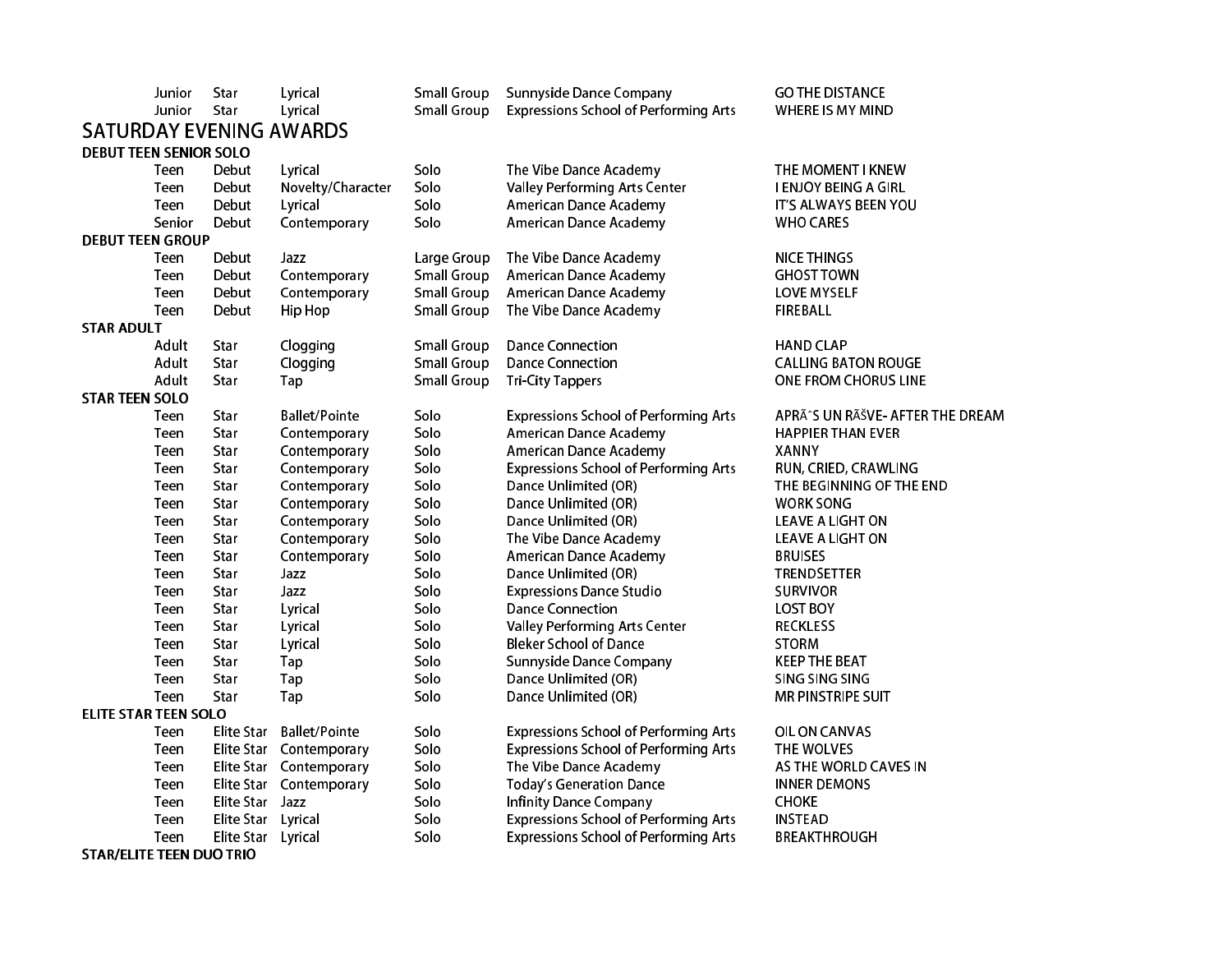|                              | Teen   | Star               | <b>Hip Hop</b>          | Trio               | American Dance Academy                       | <b>FAJITAS HAVE DA MONEY</b> |
|------------------------------|--------|--------------------|-------------------------|--------------------|----------------------------------------------|------------------------------|
|                              | Teen   | Star               | Clogging                | Duo                | <b>Sunnyside Dance Company</b>               | <b>SAX</b>                   |
|                              | Teen   | Star               | Hip Hop                 | Duo                | <b>Dance Connection</b>                      | MIC DROP, BELLA/GRACE        |
|                              | Teen   | Star               | Hip Hop                 | Duo                | <b>Expressions School of Performing Arts</b> | <b>STRANGER THINGS</b>       |
|                              | Teen   | Star               | Hip Hop                 | Duo                | Dance Unlimited (OR)                         | 1 TO THE 2                   |
|                              | Teen   | Star               | Lyrical                 | Duo                | The Vibe Dance Academy                       | <b>BANG BANG</b>             |
|                              | Teen   | Star               | Tap                     | Duo                | <b>Sunnyside Dance Company</b>               | <b>COUNT ON ME</b>           |
|                              | Teen   | Elite Star         | Contemporary            | Trio               | <b>Expressions School of Performing Arts</b> | READY, AIM, FIRE             |
| <b>STAR/ELITE TEEN GROUP</b> |        |                    |                         |                    |                                              |                              |
|                              | Teen   | Star               | Contemporary            | Large Group        | The Vibe Dance Academy                       | <b>CHANGE IS EVERYTHING</b>  |
|                              | Teen   | Star               | Contemporary            | Large Group        | Dance Unlimited (OR)                         | <b>FIRE MEETS FATE</b>       |
|                              | Teen   | Star               | Hip Hop                 | Large Group        | <b>Bleker School of Dance</b>                | 10K                          |
|                              | Teen   | Star               | Jazz                    | Large Group        | The Vibe Dance Academy                       | <b>RUN</b>                   |
|                              | Teen   | Star               | Clogging                | <b>Small Group</b> | <b>Sunnyside Dance Company</b>               | AMERICANO                    |
|                              | Teen   | Star               | Contemporary            | <b>Small Group</b> | American Dance Academy                       | <b>EVERY 15 MINUTES</b>      |
|                              | Teen   | Star               | Hip Hop                 | <b>Small Group</b> | Dance Unlimited (OR)                         | ALL I DO IS WIN              |
|                              | Teen   | Star               | Hip Hop                 | <b>Small Group</b> | American Dance Academy                       | <b>HOLIDAY INN</b>           |
|                              | Teen   | Star               | Jazz                    | <b>Small Group</b> | Dance Unlimited (OR)                         | <b>NOBODY KNOWS</b>          |
|                              | Teen   | Star               | Jazz                    | <b>Small Group</b> | American Dance Academy                       | <b>ATTENTION</b>             |
|                              | Teen   | Star               | Lyrical                 | <b>Small Group</b> | <b>Bleker School of Dance</b>                | <b>CAUGHT IN THE REEDS</b>   |
|                              | Teen   | Star               | Tap                     | <b>Small Group</b> | <b>Sunnyside Dance Company</b>               | <b>BOOTY SWING</b>           |
|                              | Teen   | Star               | Tap                     | <b>Small Group</b> | The Vibe Dance Academy                       | A LITTLE PARTY               |
|                              | Teen   | Elite Star         | <b>Ballet/Pointe</b>    | <b>Small Group</b> | <b>Expressions School of Performing Arts</b> | IN THE GARDEN                |
|                              | Teen   |                    | Elite Star Contemporary | <b>Small Group</b> | <b>Expressions School of Performing Arts</b> | LOST                         |
|                              | Teen   | Elite Star         | Jazz                    | <b>Small Group</b> | <b>Expressions School of Performing Arts</b> | <b>LITTLE GREEN BAG</b>      |
|                              | Teen   | Elite Star Variety |                         | <b>Small Group</b> | <b>Expressions School of Performing Arts</b> | <b>SMOKE AND MIRRORS</b>     |
| <b>STAR SENIOR SOLO</b>      |        |                    |                         |                    |                                              |                              |
|                              | Senior | Star               | Contemporary            | Solo               | Dance Unlimited (OR)                         | TO DIE FOR                   |
|                              | Senior | Star               | Contemporary            | Solo               | Dance Unlimited (OR)                         | <b>WHO YOU ARE</b>           |
|                              | Senior | Star               | Contemporary            | Solo               | Dance Unlimited (OR)                         | PRAYING                      |
|                              | Senior | Star               | Contemporary            | Solo               | <b>Valley Performing Arts Center</b>         | <b>MAKE IT RAIN</b>          |
|                              | Senior | Star               | Contemporary            | Solo               | Dance Unlimited (OR)                         | LAY IT ON ME                 |
|                              | Senior | Star               | Contemporary            | Solo               | American Dance Academy                       | <b>MEDICINE</b>              |
|                              | Senior | Star               | Hip Hop                 | Solo               | <b>Expressions School of Performing Arts</b> | LOVE ON THE BRAIN            |
|                              | Senior | Star               | Jazz                    | Solo               | <b>Sunnyside Dance Company</b>               | <b>WOMANIZER</b>             |
|                              | Senior | Star               | Lyrical                 | Solo               | The Vibe Dance Academy                       | <b>LOST FOR WORDS</b>        |
|                              | Senior | Star               | Lyrical                 | Solo               | <b>Sunnyside Dance Company</b>               | <b>BELIEVE</b>               |
|                              | Senior | Star               | Lyrical                 | Solo               | <b>Valley Performing Arts Center</b>         | <b>WELCOME HOME</b>          |
|                              | Senior | Star               | Lyrical                 | Solo               | Dance Unlimited (OR)                         | ANGEL BY THE WINGS           |
|                              | Senior | Star               | Tap                     | Solo               | Dance Unlimited (OR)                         | <b>BLUE BLUE BLUE</b>        |
|                              | Senior | Star               | Tap                     | Solo               | <b>Sunnyside Dance Company</b>               | POSIN'                       |
|                              | Senior | Star               | Tap                     | Solo               | <b>Sunnyside Dance Company</b>               | LEVITATING                   |
|                              | Senior | Star               | Variety                 | Solo               | Dance Unlimited (OR)                         | <b>IRAN</b>                  |

STAR SENIOR DUO TRIO